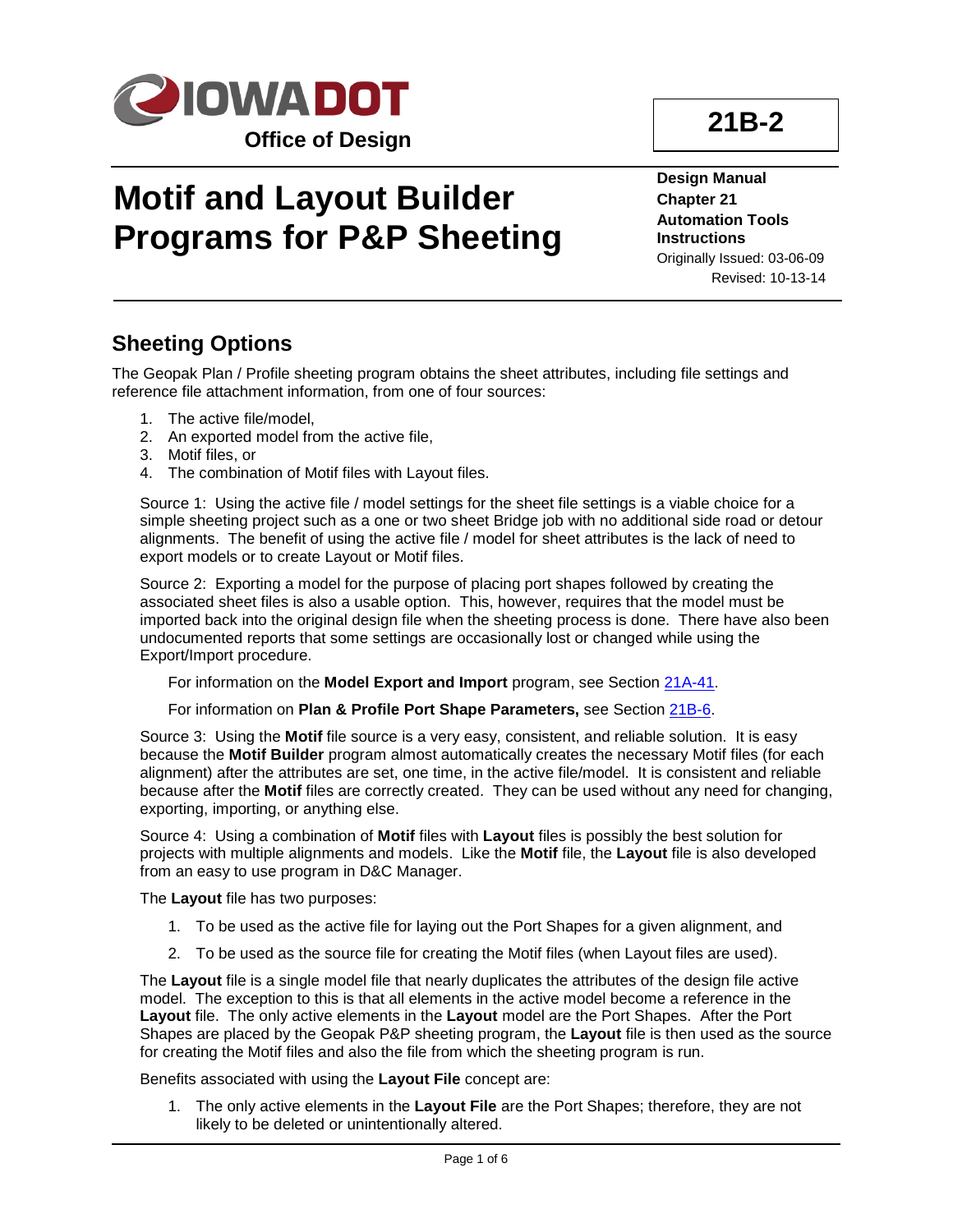2. There is only one model in the **Layout File**; therefore, Geopak only has one model to search for the Port Shapes.

For additional information on **Plan & Profile Geopak Sheeting,** see Section 21B-4.

Additional information on the **Layout File** is presented later in this document.

### **The Motif File**

A **Motif** file is essentially the Geopak seed-file for sheeting specific Plan/Profile sheets that are associated with a Geopak alignment, whether horizontal, vertical, or both. **Motif** files are created using the **Motif Builder** program, which is accessed through the D&C Manager, as shown at the right. If the item is not found as shown, use the *D&C > Edit > Find* tool to locate it.

The **Motif Builder** program can create up to three types of **Motif** files, each relating to one of the three possible types of Port Shapes:

**PLN** (Plan),

**PRF** (Profile), and

**DBG** (**D**itch **B**ar **G**raph), the Geopak Tabular Data port shape.

For information on **Plan & Profile Port Shapes,** see Section 21B-6.



A set of Motif files (from one to three files, listed above) are created for each unique combination of the Geopak alignment, station range, sheet scale, and sheet type selection. If any of these items change, such as a different alignment, different scale, etc., a new set of Motif files will be created.

For information on **Sheet Types** and **Sheet Type Names**, see Sections 21B-4 and 21B-6.

The **Motif Builder** program creates the Motif files by copying the attributes and reference attachments from the active file and model at the time the Motif Builder program is run. Therefore, the program is initiated from the file and model that is currently being sheeted. This can be from the active design file, an Exported model, or a **Layout** file.

**Motif** files provide information to the Geopak Sheeting Program about each of the three separate portions of the Plan & Profile sheet (PLN, PRF, and DGB or Tabular Data). They serve two, and only two, purposes. Each specific **Motif** file tells the sheeting program:

- 1. Which reference file attachments are required for that particular area of the sheet, and
- 2. Which reference file levels should be turned on.

There is NO connection between a Motif file and the plot scale of any sheet.

Each of the three possible **Motif** files for any given alignment will contain all appropriate reference files for the associated Geopak sheeting "Port" shape(s). (Examples: The "Plan Motif*"* (**PLN**) will include references of all files (and models) having information in the Horizontal Alignment area (Plan area) of the sheet, including such files as **DSN, PHO, SUR, ROW, STR, GEO**, etc. The only references commonly required for the **PRF** and **DBG Motif** files include the specific alignment model in the design file (such as "*ML\_0100…"*) and the **LineWork** model. The "Tabular Data Motif*"* (**DBG**) will contain the Profile Elevations and the Ditch Bar Graph information at the bottom of the Profile area.)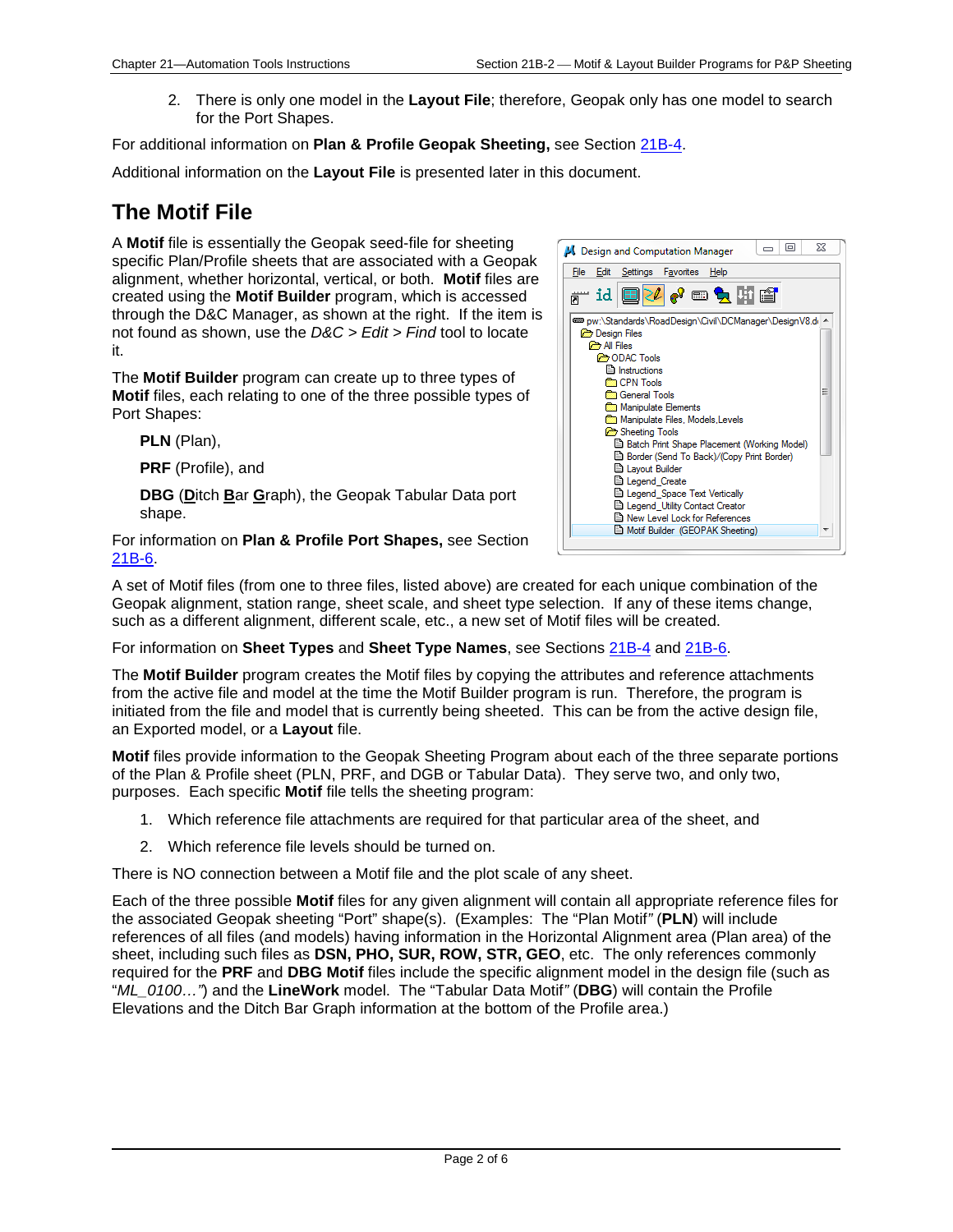#### **Motif Builder Program**

The **Motif Builder** program is to be run from the model containing the **active** Port Shapes for the given Geopak alignment, whether that is in a design file (*"dsn", "geo",* or *"sol"* or other) or from the **Layout** file.

See above and below for additional information on the **Layout File**.

The **Motif Builder** program will create three **Motif** files, as shown in the dialog below.

The dialog shown below was produced while running the **Motif Builder** program from the design file. A different variation of this dialog will exist when running the **Motif Builder** program from the **Layout** file, as shown later in this document.

The default setting for the "create Motif File" check box is checked,  $(\boxtimes)$ , which is set to create all three **Motif** files. The check boxes can be unchecked  $(\Box)$  if any **Motif** is NOT to be created. There is also a check box ( $\boxtimes$ ) to "Detach" Raster files from the Motif, which would cause any raster file attachments to NOT to be included in the sheet file. Also, as shown below, the **Motif** file name will be created as a combination of the active model name, plus the active file name (number), plus a prefix of "**Motif\_**", a suffix of "**\_PLN**, **\_PRF**, or **\_DBG"**, and a file extension of "**.dgn**".

|                                                                                        | The following Motif files will be created in your project directory:     |                  |                     |
|----------------------------------------------------------------------------------------|--------------------------------------------------------------------------|------------------|---------------------|
| Motif PLN:                                                                             | c:\pw_work\pwmain\kbenne2\d0470814\Motif_ML_0020_SUR052_49052094_PLN.dgn |                  | V                   |
| c:\pw_work\pwmain\kbenne2\d0470814\Motif_ML_0020_SUR052_49052094_PRF.dgn<br>Motif PRF: |                                                                          | $\boldsymbol{J}$ |                     |
| Motif DBG.                                                                             | c:\pw_work\pwmain\kbenne2\d0470814\Motif_ML_0020_SUR052_49052094_DBG.dgn |                  | $\overline{v}$      |
|                                                                                        | V Detach Raster files on Motif's                                         |                  |                     |
|                                                                                        | Use Layout File                                                          |                  | <b>Create Motif</b> |



Do not use spaces anywhere within a file name or model name. Instead, use the "underbar" character rather than an actual space. The **Motif Builder** program will fail if there are spaces in the active file name or model name.

When the **Motif Builder** program is run, all Reference Files with the display turned on (visible) in the active model will become reference attachments to the **PLN Motif** File. Before the **Motif Builder** is run, turn off or detach all unnecessary reference file attachments in the active model or they will become attachments to the **PLN Motif**. Also, the exact reference level display (levels ON and OFF) will be duplicated in the **Motif** File reference attachments. Simply stated, the elements displayed when the **Motif Builder** is run are the elements that will be displayed in the **Motif** file, and subsequently in the plotting Sheet file.

Tweaking the level display in a V8 Geopak produced Sheet file model is not an easy task because the reference file logical names are automatically assigned by the Geopak sheeting program and are not as easily understandable. Therefore, the levels should be set correctly in the **Motif** file so they do not require adjustments in the Sheet file. Erroneous settings in the Motif file would cause the same display errors to be present in all sheet models within the Sheet file. If an error is detected after sheeting, it would probably be easier to make the correction to the **Motif** file, and then re-create the sheet file. Otherwise, the errors must be corrected "model by model" in the sheet file.

Each time a different combination of "reference file attachments" and "reference file level display" is required to create P&P sheets, a separate set of **Motif** file(s) will be required.

#### **Motif File Name Description**

All **Motif** file names will begin with the word **"Motif\_"**, and will, therefore, sort together.

The Model Name portion includes the Roadway Type and the four digit Scale *("ML\_0100").*

The Roadway Type will be **"ML"** (main line), **"SR"** (side road), **"DET"** (detour), etc.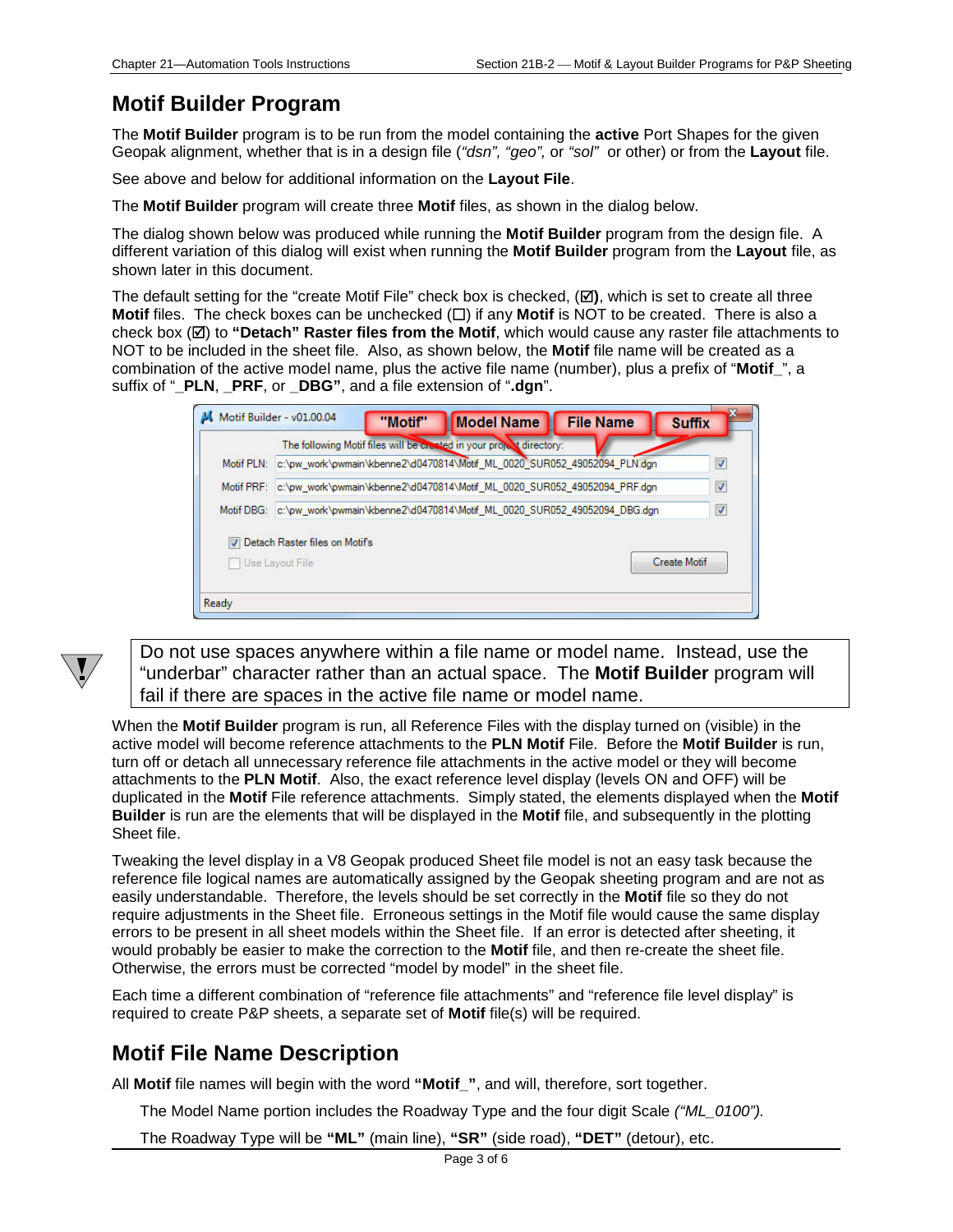The Description (optional) is useful to differentiate "SR's", "Ramps", etc. (SUR052, below)

The File Name portion is usually the same as the formerly used "K number", but with no "K".

The File Name number corresponds to CCRRRPPP, for County, Route, and Paren number.

The last piece of the file name is the addition of the Port type: **PLN, PRF,** or **DBG**.

All **Motif** file names will end with the extension **".dgn"**.

|            | $M$ Motif Builder - v01.00.04 | "Motif" | Model Name File Name                                                     | <b>Suffix</b> |
|------------|-------------------------------|---------|--------------------------------------------------------------------------|---------------|
|            |                               |         | The following Motif files will be created in your project directory:     |               |
| Motif PLN: |                               |         | c:\pw_work\pwmain\kbenne2\d0470814\Motif_ML_0020_SUR052_49052094_PLN.dgn |               |

#### **The Layout File**

The **Layout File** has two purposes:

- 1. To be used as the active file for laying out the Port Shapes for a given alignment, and
- 2. To be used as the source file for creating the Motif files (when Layout files are used).

The **Layout** file is a single model file that nearly duplicates the attributes of the design file active model. The exception to this is that all elements in the active model become a reference in the **Layout** file. The only active elements in the **Layout** model are the Port Shapes. After the Port Shapes are placed by the Geopak P&P sheeting program, the **Layout File** is then used as the source for creating the Motif files and also the file from which the sheeting program is run.

Like the **Motif File**, the **Layout File** is also developed from an easy to use program in D&C Manager.

The **Layout File** concept and the **Layout Builder** program are optional sheeting steps, sometimes used to simplify sheeting when the design file contains multiple alignment models that use the same Sheet Type name (such as Eng 3000-10-1-2).

The **Layout Builder** tool can be accessed from the Geopak D&C Manager, as shown at the right.

If the item is not found as shown, use the *D&C > Edit > Find* tool to locate it.



For additional information on **Plan & Profile Geopak Sheeting,** see Section 21B-4.

For information on **Sheet Types** and **Sheet Type Names**, see Sections 21B-4 and 21B-6.

The **Layout Builder** program is to be run from within an empty **Layout** file. The file name must begin with "**Layout\_**" (Example file name: "Layout\_D\_Sheet\_ML052NB.dsn"). A warning (error) message will display if an attempt is made to run the **Layout Builder** program from a file with a name that does not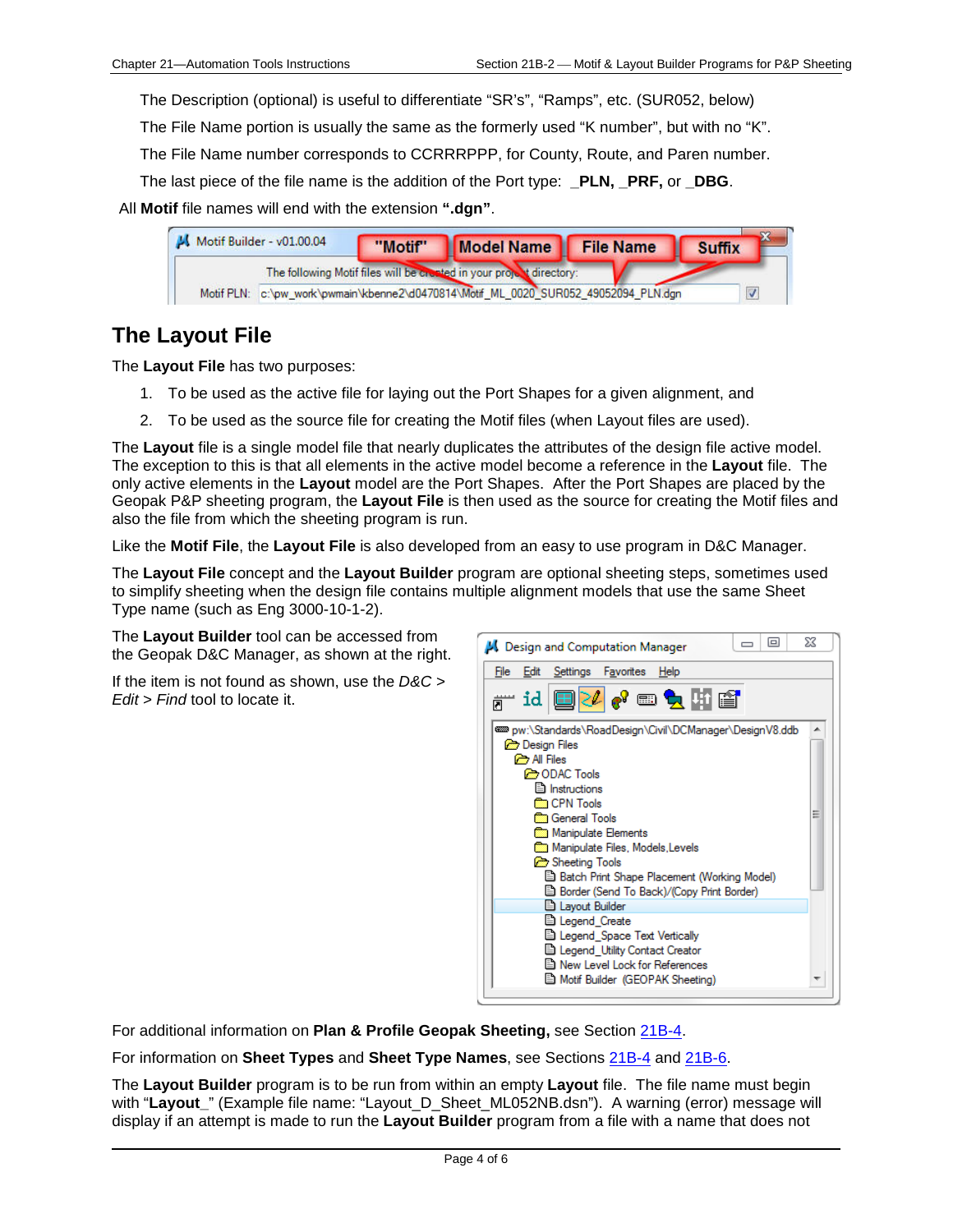begin with "**Layout\_**". The "**Warning**" message shown to the right ("**Layout File Not Detected"**) will state that "a new **Layout** file should be created through the **CopySeed** program".

| Layout File Not Detected                                                                                                                     |  |
|----------------------------------------------------------------------------------------------------------------------------------------------|--|
| Warning: This program is meant to be run from a layout design file.                                                                          |  |
| Please create a new Layout_X_Sheets.dsn file using Copyseed,<br>then run this program from that file while in the Project Overview<br>Model. |  |
|                                                                                                                                              |  |
| $\alpha$                                                                                                                                     |  |

The **CopySeed** file type to be selected is "**Geopak Sheeting Layout File (.dsn)"**, as shown at the right.

For more information on the **CopySeed** program, see Section 21C-54.

| File Suffix:                 |                                                        | Nam<br>C=                 |
|------------------------------|--------------------------------------------------------|---------------------------|
|                              | Location of file to create: Projects\4905201010\Design |                           |
| Choose file type:            | Geopak Sheeting Layout File (.dsn)                     |                           |
| Extension of file to create: | dsn                                                    | Scale of file to create : |

Do not use spaces anywhere within a file name or model name. Use the underbar character rather than an actual space. A space anywhere in the file name or model name may cause the **Motif Builder** program to fail.

If the Layout file is being created for the purpose of sheeting a ".geo" or ".sol" file, the new Layout file extension should be ".geo" or ".sol" to match the design file. In the "**Choose file for Layout"** drop-down selection list (shown below) the **Layout Builder** program will list only files with extensions that are the same as the **Layout** file extension.

To run the **Layout Builder** program from the newly created empty **Layout** file, *double-click* the **Layout Builder** item in the Geopak D&C Manager (as shown on the previous page). This will produce the **Layout Builder** dialog, shown at the right. From the drop-down selection lists, choose the design file and model that are to be used to build the new **Layout** file, then *click* the **Create Layout** button.

The only model in the **Layout** file will be the MicroStation default model, which the **Layout Builder** program will rename to match the name of the copied model, as shown at the right.

| Source File for Layout: | Source Model for Layout: |
|-------------------------|--------------------------|
| 49052094.dsn            | ML_0050_SUR052           |
|                         | <b>Build Layout</b>      |
| Ready to Build Layout   |                          |

| Models                           |  |
|----------------------------------|--|
| Active File $\blacktriangledown$ |  |
| 2D/3D Name ^<br>Type             |  |
| ML 0050 SUR052<br>ain Line       |  |
|                                  |  |

The new model in the **Layout** file will be nearly identical to the copied model, except that all live elements in the original model will become one additional reference attachment in the new **Layout File.** This will cause the **Layout File** to have no live elements until the Port Shapes are placed by the Geopak P&P Sheeting program.

When using the **Layout Builder** program to create the **Layout File**, the entire list of references present in the original design file model will be present in the **Layout File** (shown by the blue arrow below). The only reference attachments originally displayed (turned on) in the new **Layout File** (shown by the red arrow) will be the same references that were being displayed in the design file model at the time the layout file was created. Even though detaching the unused and non-displayed references is not required, unnecessary references should be detached to clean up the file and eliminate unnecessary baggage.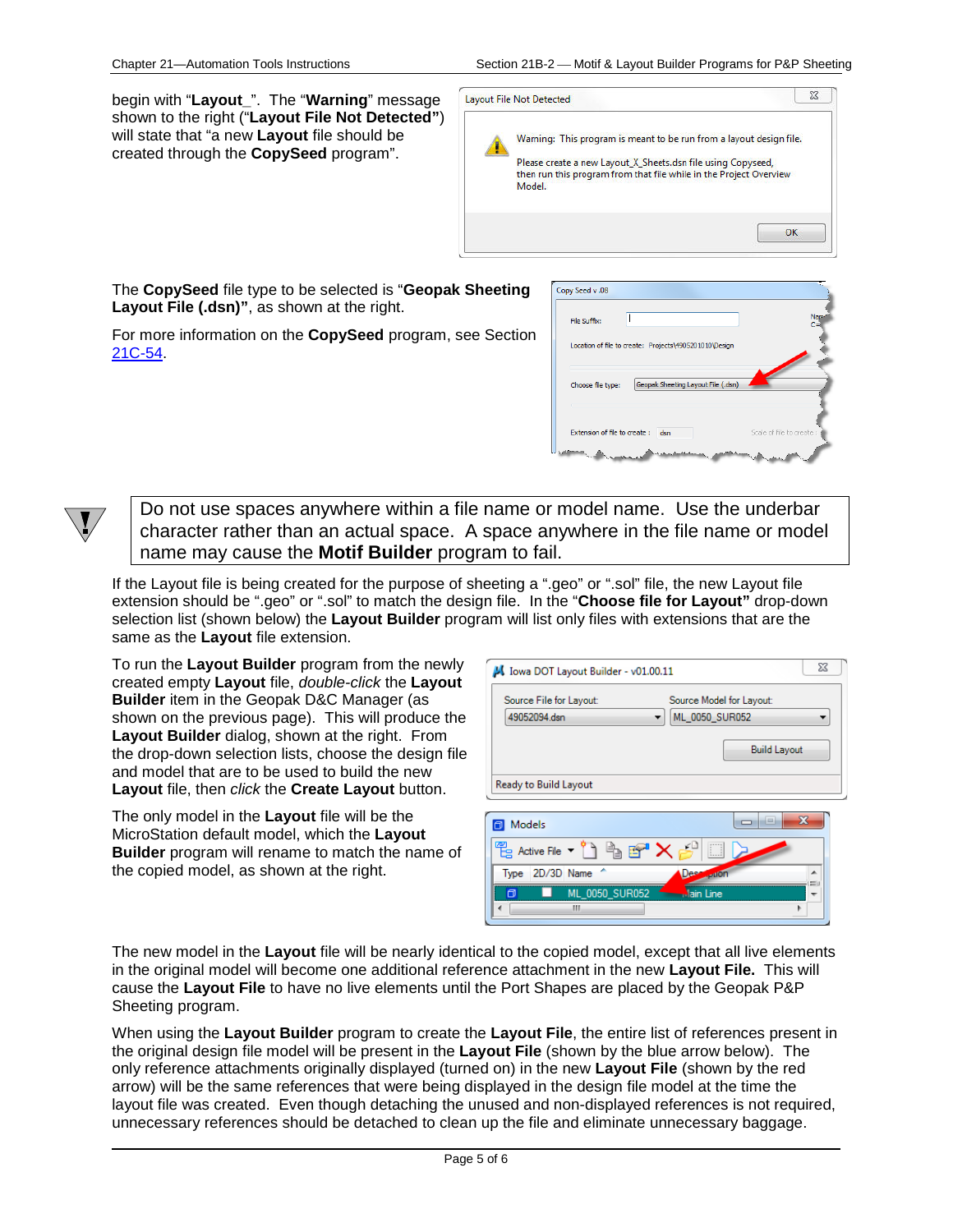**Note:** Some procedures check every element in every reference and model, even if they are not displayed (turned on). Therefore, eliminating unused references should speed up processing.

|                               | References (65 of 65 unique, 4 displayed)                                                                               |                                                                                                                |                                    |             |                                                                                                           |                                                                            |        |  |
|-------------------------------|-------------------------------------------------------------------------------------------------------------------------|----------------------------------------------------------------------------------------------------------------|------------------------------------|-------------|-----------------------------------------------------------------------------------------------------------|----------------------------------------------------------------------------|--------|--|
| Tools<br>Œ                    | Settings                                                                                                                | 协作内部 计南无手口                                                                                                     |                                    |             | Hilite Mode:                                                                                              | Boundaries $\vee$                                                          |        |  |
| Slot                          | File Name<br>۴                                                                                                          | Model                                                                                                          |                                    | Description | Logical                                                                                                   | <b>Presentation</b>                                                        | Г.     |  |
| 8<br>6<br>5<br>65<br>64<br>63 | 97029028.str<br>97029028.pho<br>97029028.pho<br>97029028.dsn<br>97029028.pho<br>97029028.dsn<br>Lavout D Sheet PLN2.dsn | Structures<br>TXT 0050<br>TOPO 0050<br>ML 0050 ML029<br>PTS 0100<br>SAN 0050 ExistingSanitary<br>ML 0050 ML029 |                                    |             | STR<br>PHO_TXT<br>PH <sub>0</sub><br><b>DSN ML</b><br>Pho1<br>SANExistingSani Wireframe<br>Sheet Layout 2 | Wireframe<br>Wireframe<br>Wireframe<br>Wireframe<br>Wireframe<br>Wireframe | √      |  |
|                               |                                                                                                                         |                                                                                                                | <b>TITL</b>                        |             |                                                                                                           |                                                                            |        |  |
| Scale                         | 1.000000<br>$\leq$                                                                                                      | nnnnn<br>$\sim$                                                                                                | l n°<br>Rotation  <br>$\checkmark$ |             | Offset $\times$ 0.0000<br>Depth:<br>$\vee$                                                                | New Level Display:                                                         | 0.0000 |  |

When creating the **Motif Files** from the **Layout File**, the file name structure for the **Motif File** is nearly identical to that shown previously when the **Motif File** was created from the design file. The exception is that "**Layout**" is now in the file name, as shown below. Also, when creating the Motif Files from the Layout file, the "**Use Layout File"** check box is displayed and no longer grayed out and must be checked () as shown below. This is necessary to produce the correct **Motif** attachments from a **Layout File.**

| c:\pw_work\pwmain\kbenne2\d0470814\Motif_ML_0020_SUR052_Layout_D_Sheet_ML052NB_PL V |                                                                                                                                                                                                                                                                               |
|-------------------------------------------------------------------------------------|-------------------------------------------------------------------------------------------------------------------------------------------------------------------------------------------------------------------------------------------------------------------------------|
|                                                                                     |                                                                                                                                                                                                                                                                               |
|                                                                                     |                                                                                                                                                                                                                                                                               |
|                                                                                     |                                                                                                                                                                                                                                                                               |
|                                                                                     |                                                                                                                                                                                                                                                                               |
|                                                                                     | Motif PRF: c:\pw_work\pwmain\kbenne2\d0470814\Motif_ML_0020_SUR052_Layout_D_Sheet_ML052NB_PF_V<br>Motif DBG: c:\pw_work\pwmain\kbenne2\d0470814\Motif_ML_0020_SUR052_Layout_D_Sheet_ML052NB_DE V<br>Detach Raster files on Motifs<br><b>Create Motif</b><br>V Use Layout File |

The next step in the **Layout** file development is the placement of the Geopak plan sheet Port Shapes through the **Plan Sheet Layout** dialog. The procedure for "**Port Shape Placement**" is the same in the project design file or in the newly created alignment specific **Layout File**. Therefore, the same instructions for the Geopak **Plan Sheet Layout** procedure will work for both files.

For information on **Port Sheet Placement** and general **Plan & Profile Geopak Sheeting,** see Section 21B-4.